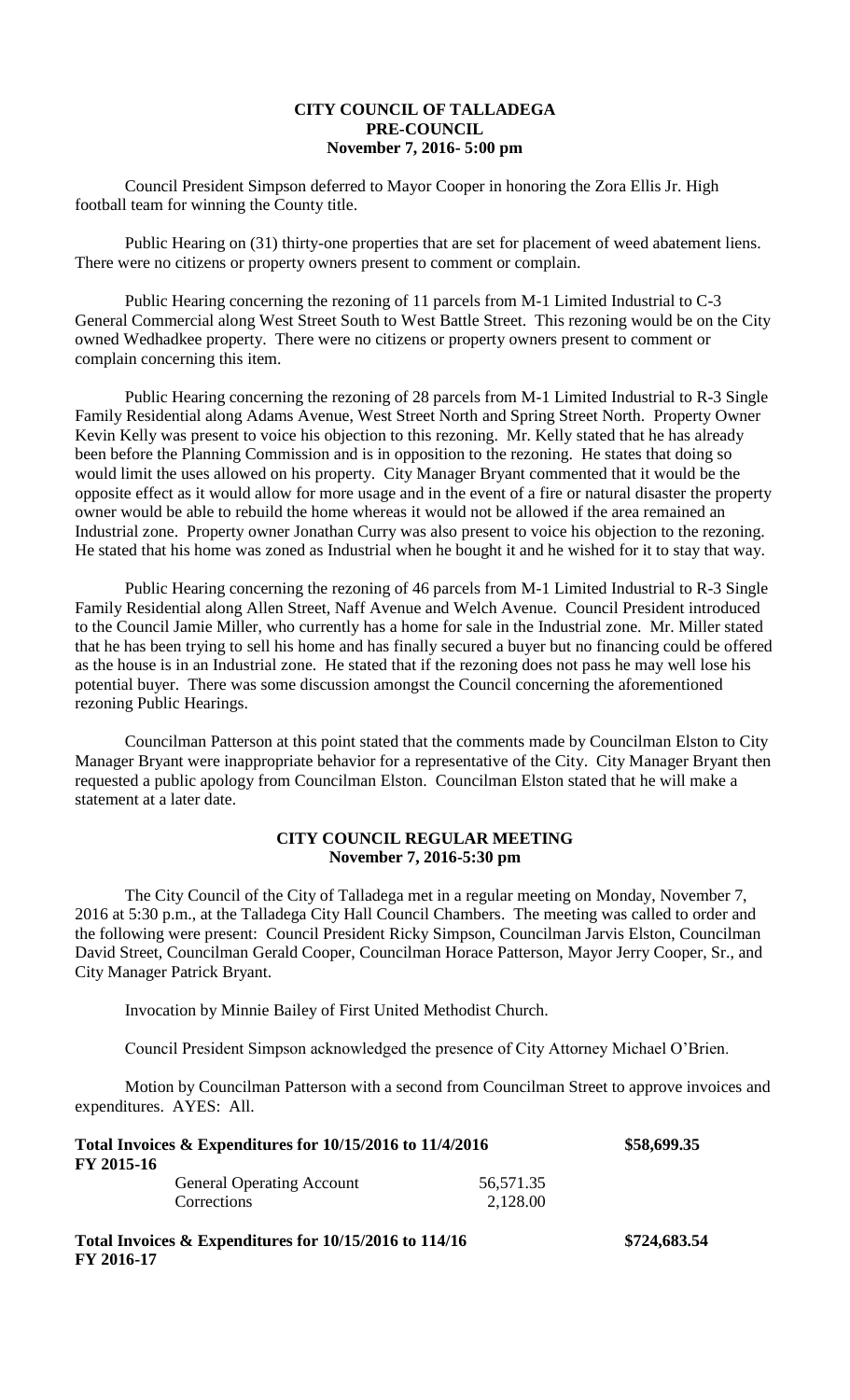| <b>General Operating Account</b> | 650,392.87 |
|----------------------------------|------------|
| Corrections                      | 45,751.23  |
| Capital Improvement Fund         | 28.539.44  |

Motion by Councilman Cooper with a second from Councilman Street for approval of minutes of the Regular Meeting of October 17, 2016. AYES: All.

Brought before the Council was a request to waive business license requirements for the venders participating in the Christmas on the Square event and to suspend the ban on open alcohol containers for the event patrons, restricted to streets adjacent to the event. Motion by Councilman Patterson with a second from Councilman Street to approve the request to waive business license requirements and to suspend the ban on open alcohol containers for the Christmas on the Square event. AYES: All.

Council President Simpson informed the Council of the recent vacancies and expired terms of the City Boards. These vacancies are to be advertised in the Daily home for two weeks.

David Andrews from the Center of Municipal Solutions concerning an extension of the Special Use Permit for AT&T at 460 Stone Hill Drive. Mr. Andrews stated that this would add three radio units and there would be no aesthetic change to the tower.

**Ordinance No. 1819** approving the rezoning of 11 parcels in the South Street West and West Street South area from M-1 Limited Industrial to C-3 General Commercial

Motion by Councilman Cooper with a second from Councilman Street for Immediate Consideration of Ordinance #1819. Roll Call. AYES: All.

Motion by Councilman Elston with a second from Councilman Street for Reading of the Heading only of Ordinance #1819. Roll Call. AYES: All.

AN ORDINANCE AMENDING ORDINANCE NUMBER 1120, AS AMENDED BY ORDINANCES HERETOFORE ADOPTED, SAID ORDINANCE, AND THE AMENDMENTS RELATED THERETO, BEING ENTITLED "TALLADEGA, ALABAMA, ZONING ORDINANCE", AS FOLLOWS, AND IN NO OTHER PARTICULARS

Motion by Councilman Street with a second from Councilman Patterson for the Adoption of Ordinance #1819. Roll Call. AYES: Council President Simpson, Councilman Patterson, Councilman Street, and Councilman Elston NAYS: Councilman Cooper

**Ordinance No. 1820** approving the rezoning of 28 parcels in the Adams Avenue, Chinnabee Avenue and Spring Street North area from M-1 Limited Industrial to R-3 Single Family Residential

Motion by Councilman Patterson with a second from Councilman Street for Immediate Consideration of Ordinance #1820. Roll Call. NAYS: Councilman Elston *Tabled.*

**Ordinance No. 1821** approving the rezoning of 46 parcels in the Naff and Welch Avenue area from M-1 Limited Industrial to R-3 Single Family Residential

Motion by Councilman Patterson with a second from Councilman Street for Immediate Consideration of Ordinance #1821. Roll Call. AYES: All.

Motion by Councilman Street with a second from Councilman Patterson for Reading of the Heading only of Ordinance #1821. Roll Call. All.

AN ORDINANCE AMENDING ORDINANCE NUMBER 1120, AS AMENDED BY ORDINANCES HERETOFORE ADOPTED, SAID ORDINANCE, AND THE AMENDMENTS RELATED THERETO, BEING ENTITLED "TALLADEGA, ALABAMA, ZONING ORDINANCE", AS FOLLOWS, AND IN NO OTHER PARTICULARS

Motion by Councilman Patterson with a second from Councilman Street for the Adoption of Ordinance #1821. Roll Call. AYES: Council President Simpson, Councilman Street, Councilman Patterson, and Councilman Cooper ABSTAIN: Councilman Elston

**Resolution #4014-#4044** approving weed abatement liens on 31 properties.

Motion by Councilman Patterson with a second from Councilman Street to approve Resolution#4014-#4044. Roll Call. AYES: All.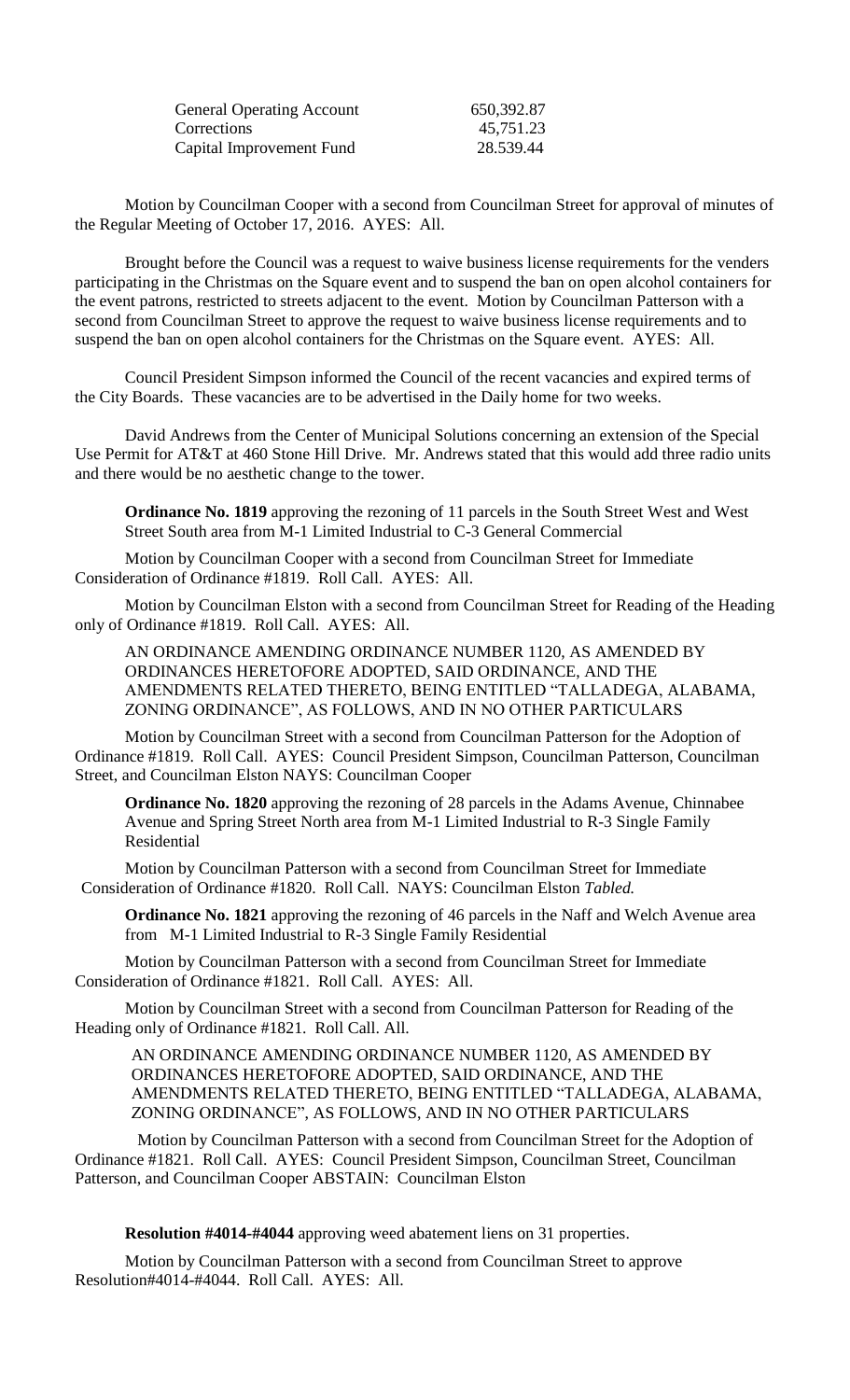**Resolution #4045** affirming that the funds are available in the airport budget for airport improvement projects.

Motion by Councilman Street with a second from Councilman Patterson to approve Resolution #4045. Roll Call. AYES: All.

**Resolution #4046** approving a 180-day extension for the special use permit for AT&T at 460 Stone Hill Drive granted through Resolution #3808

Motion by Councilman Street with a second from Councilman Patterson to approve Resolution #4046. Roll Call. AYES: All.

**Resolution #4047** approving a contract with Telegraph Creative for production of Christmas on the Square for a cost of \$50,000.

Motion by Councilman Elston with a second from Councilman Street to approve Resolution #4047. Roll Call. AYES: All.

**Resolution #4048** approving a one-year contract renewal for Fire Department turn out gear with NAFECO per bid specifications with the option to extend for two additional years.

Motion by Councilman Elston with a second from Councilman Patterson to approve Resolution #4048. Roll Call. AYES: All.

**Resolution #4049** approving the auto, general liability, commercial liability, umbrella, cyber liability and crime insurance policies for the City and Water Department for FY 2017 at a total cost of \$353,044.00.

Motion by Councilman Street with a second from Councilman Patterson to approve Resolution #4049. Roll Call. AYES: All.

Motion by Councilman Patterson with a second from Councilman Street to approve the invoices and expenditures for the Water Department. AYES: All.

| Water Department Expenditures for 10/19/16 to 11/3/16<br>FY 2016-17 | \$430,021.91 |             |
|---------------------------------------------------------------------|--------------|-------------|
| Operations & Maintenance                                            | 86,294.79    |             |
| Revenue                                                             | 340,803.88   |             |
| Construction & Improvement                                          | 2,923.24     |             |
| FY 2015-16                                                          |              | \$28,374.16 |
| Operations & Maintenance                                            | 28,374.16    |             |

**Resolution #4050** approving a contract with Terracon for evaluation of Mump Creek Dam, New Dam Talladega Creek and Old Dam Talladega Creek for a cost of \$17,500.00

Motion by Councilman Patterson with a second from Councilman Street to approve Resolution #4050. Roll Call. AYES: All.

**Resolution #4051** approving the purchase of Toilet Leak Detection Strips and free distribution as a customer service initiative.

Motion by Councilman Street with a second from Councilman Patterson to approve Resolution #4051. Roll Call. AYES: All.

City Manager Bryant commented that per his contract; he has been tasked with the economic outlook of the City. He stated that staff is working on a comprehensive plan and stated that he will need Council support and approval in the future. He also updated the Council concerning the Christmas on the Square event. It was stated that donations of \$57,500 have been secured by various organizations. It was also stated that there would be a Santa Workshop with 1,000 toy kits donated by Lowes, movies at the Ritz Theatre, professional decorations, 20 ft. Christmas tree, and a vendor village with food trucks. He also stated that radio station Magic 96 would do a live remote of the event.

Councilman Cooper commented that he appreciated the landscaping work that was done in Bemiston and read a letter from a citizen giving her thanks for that work.